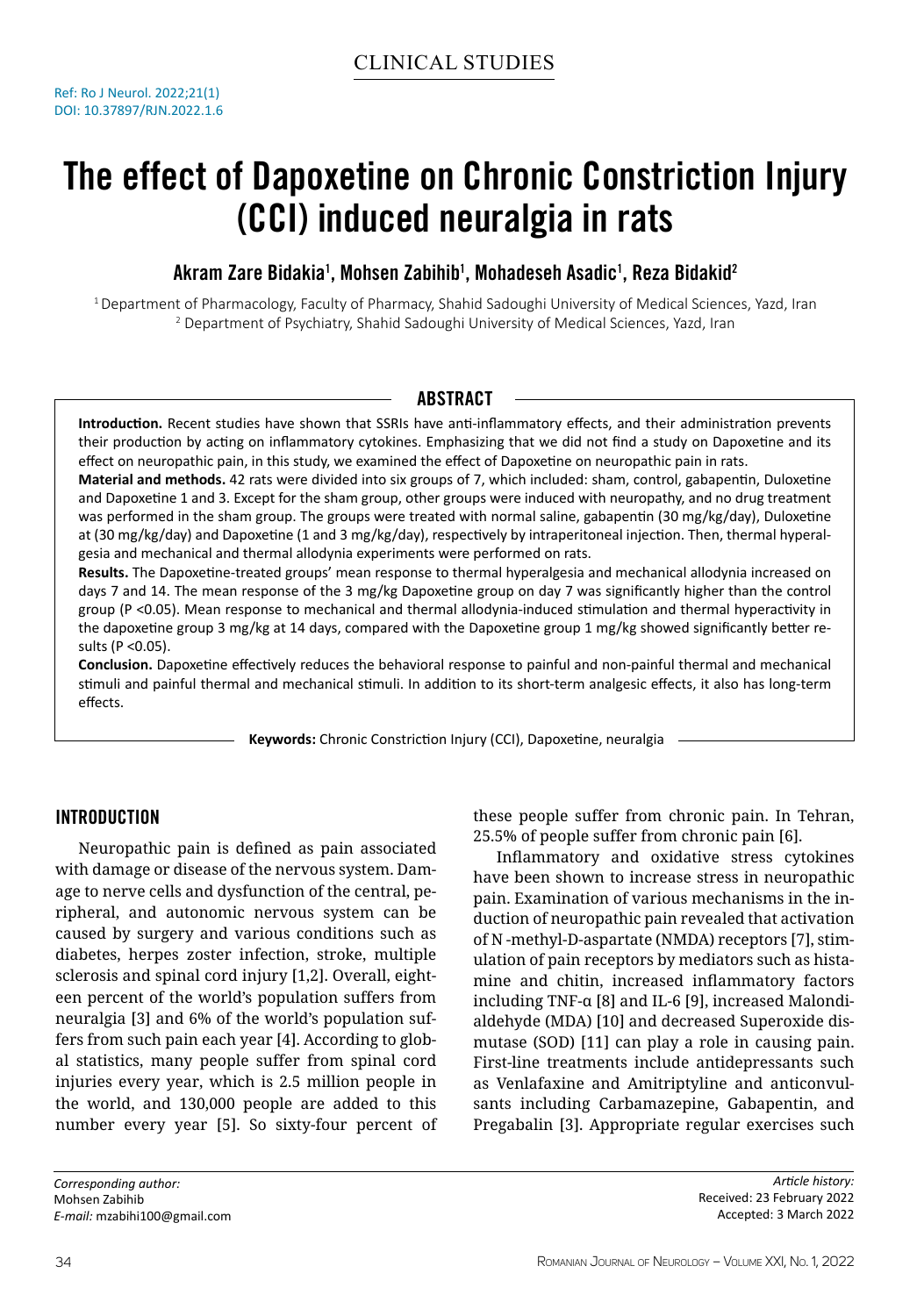as swimming and hydrotherapy can be effective in relieving pain [3]. Hydroalcoholic extract of red onion relying on its antioxidant and anti-inflammatory effects can reduce neuropathic pain in mice [2]. The family of selective serotonin reuptake inhibitors (SSRIs) is common in treating depression and has been shown to have analgesic effects by increasing serotonin receptors in the spinal cord area [12]. In another study, the analgesic effects of Fluoxetine were evaluated in an experimental model of diabetic neuropathy, and the results of this study showed that SSRIs could prevent the progression of neuropathy and its pain [13]. Recent studies have shown that SSRIs have anti-inflammatory effects and their administration inhibits the production of inflammatory cytokines [14]. Dapoxetine is a SSRI that is not suitable for treating depression due to its rapid metabolism. It is a well-known drug to treat premature ejaculation [15]. Due to the frequency and severity of neuropathic pain and also the lack of definitive treatment following several studies in this field and emphasizing that we did not find a study on Dapoxetine and its effect on neuropathic pain, this study aimed to evaluate it to treat neuropathic pain in rats.

#### Materials and Methods

Forty two male Wistar rats weighing 250-300 g were used. Before starting the experiments, the environment was kept at a suitable temperature (25°C), with a humidity of 65-75% and a 12 hours dark-light cycle for a week to adapt the animals to the environment. The rats used water and food without any restrictions. Also, all ethical principles of working with laboratory animals were observed by following per the protocols approved by Shahid Sadoughi University of Medical Sciences, Yazd, Iran and based on the ethical guidelines for animal research developed by the Policy Council of the Ministry of Health and Medical Education and Medical Ethics and History Research Center of Yazd University of Medical Sciences.

#### **Animal grouping**

The animals were divided into six groups of 7 including sham, no surgery or injection was performed. Control neuropathic pain was induced by surgery, and they received normal saline orally; standard, surgical neuropathic rats were receiving gabapentin (Iran Drug Pharmaceutical Company, Iran) at a dose of 30 mg/kg/day by intraperitoneal injection [3];

Duloxetine, surgical neuropathic rats, receiving oral Duloxetine (Exir Pharmaceutical Company, Iran) at 30 mg/kg/day. Dapoxetin, neuropathic rats with surgery received dapoxetine (Exir Pharmaceutical Company, Iran) at doses of 1 or 3 mg/kg/day by intraperitoneal injection. The injections were given once and 30 minutes before the start of the behavioral tests.

#### **Inducing pain**

The Chronic Constriction Injury (CCI) model was developed in 1988 by Bennett and Xie. The CCI model induces neuropathic pain on the sciatic nerve in the left leg. Animals were deeply anesthetized by intraperitoneal injection of Ketamine hydrochloride (Alfasan, Netherlands, 50 mg/kg) and Xylazine (Alfasan, Netherlands, 10 mg/kg). Then, the left hind limb hair was shaved, and a 2 cm incision was made in the right thigh. After cutting the muscles, the joint of the three branches of the sciatic nerve was seen. Then the tissue surrounding the sciatic nerve was removed, and four not-so-tight knots were sutured at 4 to 1 mm intervals before the nerve was branched with 0-4 sutures (Supa, Iran). Then the muscles and skin were sutured with 0-6 sutures, and the surgical site was sterilized [16,17]. Then the rats were kept in a warm environment to recovery. Behavioral signs of spontaneous pain include licking of the hind paw, lameness of the rear foot, and avoidance of placing weight on the injured side, were observed in CCI rats.

Mechanical allodynia, thermal allodynia, and thermal hyperalgesia tests evaluated the pain behavior on days 7 and 14 after surgery. These tests were respectively done by Von Frey, acetone bubble, and hot air blower. In addition, the weight of the animals was measured before the beginning of the study, in the middle, and at the end of the study (Figure 1).



FIGURE 1. Chronic Constriction Injury (CCI)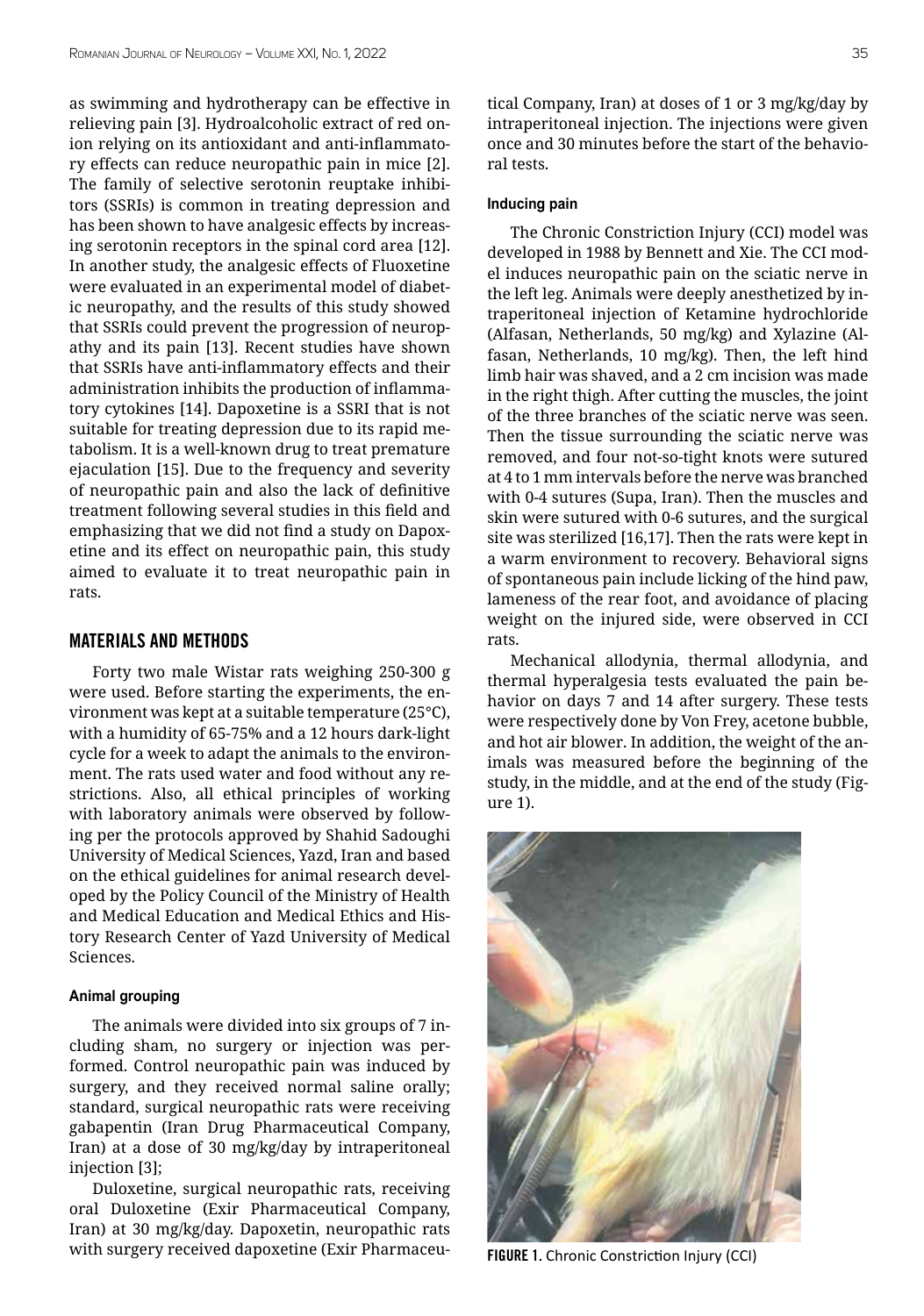#### **Mechanical allodynia test**

The animals were placed on a wire mesh inside a Plexiglas enclosure measuring 20x20 cm and 30 cm high. After the animal got used to the new environment, an electronic Von Frey (Elvamed, Iran) was used. The experiment was repeated three times in a row at intervals of 5 seconds and each time for 1 second on the sole of the animal's left foot.

#### **Thermal allodynia test (Acetone test)**

Acetone was sprayed on the sole to determine the sensitivity of the animals to thermal allodynia, which was used according to the method of Zabihi et al. In this procedure, the animal was placed on a wire mesh. A drop of acetone was sprayed into the sole of the animal's left foot through an insulin syringe with a narrow polypropylene tube instead of a needle. This test was performed five times, 3 minutes each time. Suppose the animal raised its leg when the acetone was sprayed that it was considered a positive response and otherwise a negative response. The response percentage was calculated by the number of positive responses of the animal to the total number of stimuli [18].

#### **Thermal hyperalgesia test**

In this test, using a hot air blower, hot air was applied to the soles of the operated feet of rats from a distance of 15 cm, and the time of pulling the rats' feet was recorded using a timer. All tests were performed two hours after medication on days 7 and 14 after surgery.

 Average unoperated leg - Average operated leg = time difference of leg retraction.

If the difference between the mean delay of retraction of the two legs is negative, it indicates the phenomenon of thermal hyperalgesia (Figure 2).



FIGURE 2. Thermal hyperalgesia tests using a hot air blower

#### **Data analysis**

SPSS 21 was used for data analysis and descriptive statistics (mean tables and standard deviation), and the One-way analysis of variance (One-way ANOVA) with Tukey post hoc was used. The significancies were considered with a P <0.05.

#### **Ethical considerations of the plan**

The dissertation was registered in the research system of Shahid Sadoughi University of Medical Sciences of Yazd with the number SSU-7699. By observing the ethical principles and laws of protection and care of laboratory animals, the code of ethics was obtained from the ethics committee of Shahid Sadoughi University of Medical Sciences of Yazd (IR. SSU MEDICINE.REC.1399.133).

## Results

There were no significant differences in rats' weight between the groups on days 7 and 14.

#### **Mechanical allodynia**

The mean response of the groups treated with Gabapentin, Duloxetine and Dapoxetine 1 and 3 mg/ kg increased on days 7 and 14 and showed a significant difference compared to the control group (P <0.05). On days 7 and 14, the mean response to stimulation due to mechanical allodynia in the dapoxetine group of 3 mg/kg increased significantly compared to 1 mg/kg (P < 0.05). (Figure 3)



FIGURE 3. Mean response to stimulation due to mechanical allodynia in the Von-Frey test. Gabapentin, gabapentin at a dose of 30 mg/kg/day by intraperitoneal injection; Duloxetine, Duloxetine at an of 30 mg/kg/day orally; Dapoxetin 1: Dapoxetine at a dose of 1 mg/kg/day by intraperitoneal injection; Dapoxetin 3: Dapoxetine at an of 3 mg/kg/day by intraperitoneal injection; The results were analyzed using one-way ANOVA and Tukey post hoc. (\*Significant difference compared to the control group with P <0.05)

#### **Thermal allodynia**

On day 14, the mean response of thermal allodynia decreased in the groups treated with Gabapen-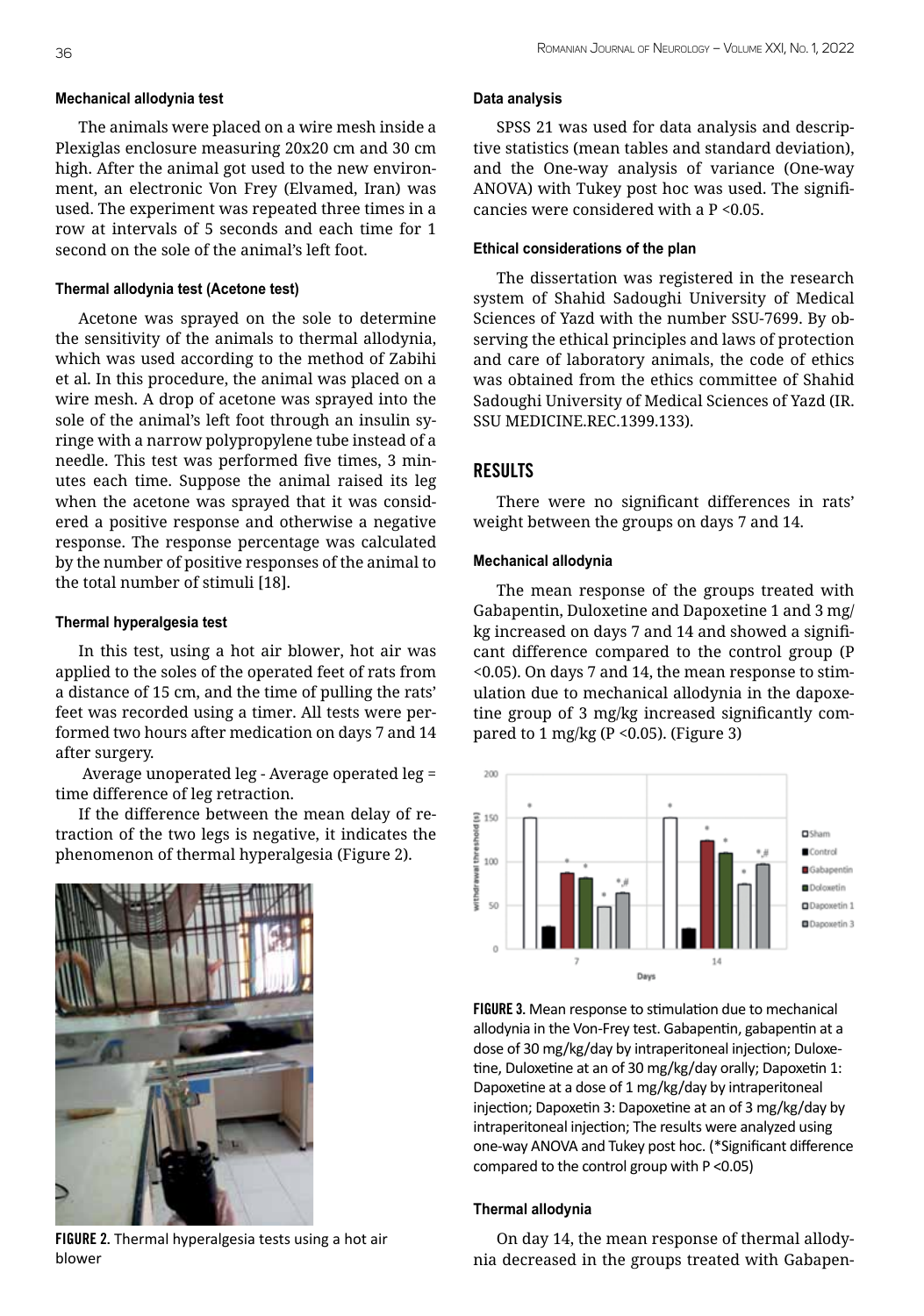

FIGURE 4. Mean response to the stimulation caused by thermal allodynia in the acetone bubble test. Gabapentin; gabapentin at a dose of 30 mg/kg/day by intraperitoneal injection; Duloxetine; duloxetine at a dose of 30 mg/ kg/day orally; Dapoxetin 1, dapoxetine at a dose of 1 mg/ kg/day by intraperitoneal injection; Dapoxetin 3, dapoxetine at a dose of 3 mg/kg/day by intraperitoneal injection. The results were analyzed using one-way ANOVA and Tukey post hoc. (\* Significant difference compared to the control group with P <0.05)

tin, Duloxetine, and Dapoxetine 1 and 3 mg/kg compared with the control group ( $P < 0.05$ ). On day 7, the mean response to thermal allodynia stimulation in the 3 mg/kg Dapoxetine group was significantly reduced compared to the Dapoxetine group of 1 mg/kg (P <0.05). However, on day 14, the mean response between the two groups was reduced. Dapoxetine 1 and 3 mg/kg did not show a significant difference (P> 0.05). (Figure 4)

#### **Thermal hyperalgesia**

The mean response time of Dapoxetine-treated groups increased on days 7 and 14. The mean response of the Dapoxetine-treated group (3 mg/kg)



**FIGURE 5.** The mean response time to the stimulation was caused by thermal hyperalgesia after receiving the drug. Gabapentin at a dose of 30 mg/kg per day was injected intraperitoneally, and Duloxetine at a dose of 30 mg/kg per day was used orally; Dapoxetine 1 contained 1 mg/kg Dapoxetine, and Dapoxetine 3 contained 3 mg/kg Dapoxetine, both of which were administered by intraperitoneal injection. The results were analyzed using one-way ANOVA and Tukey post hoc. (\* Significant difference compared to the control group with P <0.05).

On day 7 was significantly higher than the control group (P <0.05). On day 14, the groups treated with Dapoxetine 1 and 3 mg/kg were significantly higher than the control group (Figure 5).

#### **DISCUSSION**

Neuropathic pain is a non-tolerable and complex disease resulting from nerve damage and dysfunction[19]. Pain naturally occurs when a severely painful or traumatic stimulus activates the primary sensory neurons of pain with a high activity threshold. Still, in neuropathic pain, the threshold of the pain-conducting neurons decreases, and it often manifests itself in two ways. One is spontaneous pain (independent of the stimulus), and the other is aroused pain (dependent on the stimulus), which is caused by the presence of a stimulus after the damage. Evoked pain has two characteristics: allodynia (a painful response to non-painful stimulus) and hyperalgesia (increased intensity of response to a painful stimulus) [20]. The pathophysiology of pain is relatively complex, involving peripheral and central mechanisms that can include changes in the expression of ion channels, the release of neuronal neurotransmitters changes in the path of inhibitory pain, and so on [21,22]. Neuropathic pain is accompanied by an unpleasant burning sensation, tingling, increased sensitivity to painful stimuli and a feeling of pain in the face of non-painful stimuli [23]. An inflammatory reaction occurs during tissue destruction and wound healing, leading to activation of the pain receptor [24]. Both hyperalgesia and allodynia are present in inflammatory and neuropathic pain [25,26].

The role of inflammatory [27] and oxidative [28] markers in various diseases have been well studied. It has also been shown that inflammatory cytokines [29] and oxidative stress [7] increase neuropathic pain.

Given the adverse effects of pain, the importance of its treatment is not hidden from anyone. Shortterm drug use is an effective way to treat neuropathic pain, but its use is limited due to concerns about its complications. Some pharmacotherapists like the prescription of Tricyclic Antidepressants (TCAs) and anticonvulsants (like Gabapentin and Pregabalin) as a basis for the treatment of chronic neuropathic pain and improve quality of life (QOL) [30].

Previous reports have explained the effect of SS-RIs on neuropathy [31]. Dapoxetine hydrochloride is an SSRI that commonly use for depression treatment [32]. This is also the first and only drug in men aged 18 to 64. Due to its anti-inflammatory and immune-modulating effects, Dapoxetine hydrochloride is a promising drug for treating inflammatory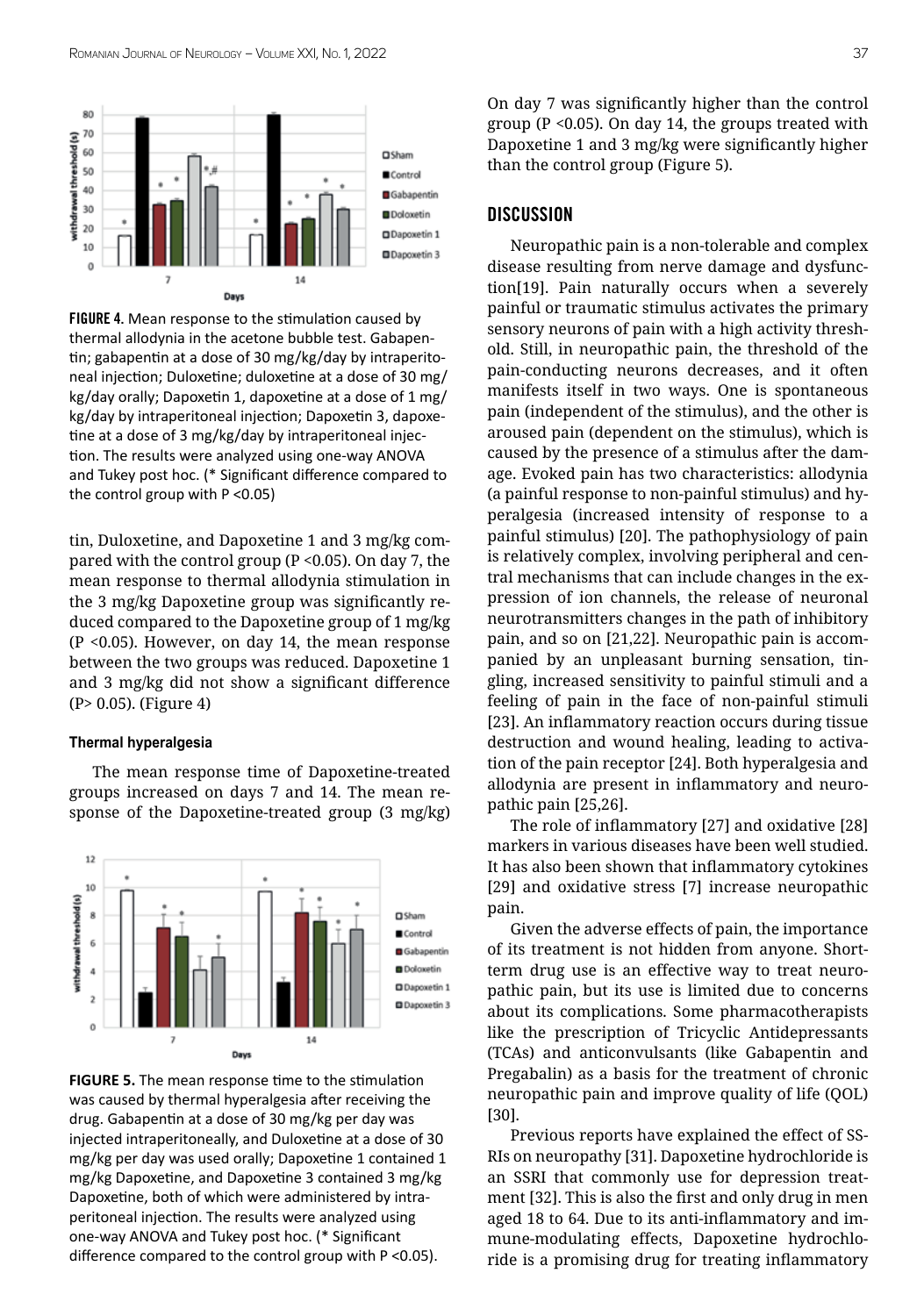diseases, including rheumatoid arthritis [33]. However, no study has been conducted to investigate the effect of this drug on neuropathic pain. One of the causes of the analgesic effects of this drug can be related to the anti-inflammatory properties of this drug and the other SSRIs. Inflammation is probably one of the most acceptable humoral links between chronic pain and depression. Suppose SSRIs have inherent anti-inflammatory and antioxidant properties and can modulate inflammatory processes. In that case, this may explain their therapeutic effect in managing chronic pain, Although the exact mechanism of the action remains unknown [34].

Studies have shown that in the standard CCI model, an increase in TNF-α levels can cause pain and neurological disorders [35]. On the other hand, interleukin 6 (IL\_6) levels that increased significantly in the nerve area and ganglia have been shown to induce neuronal damage [36]. SSRIs may be suitable candidates for the treatment of inflammatory diseases because they reduce pro-inflammatory cytokines such as IL-6 and tumor necrosis factor (TNF-α) and suppress the expression of cyclooxygenase-2 (COX-2) protein [37].

It has also been shown that SSRIs have analgesic effects by increasing serotonin receptors in the spinal cord area [12]. Tembhurne S. also showed that SSRIs could prevent the progression of neuropathy and its pain in diabetic neuropathy [13]. Heba F. Salem showed that Dapoxetine locally relieves rats' paw edema, which indicates the anti-inflammatory properties of this drug even in topical form [38]. Another study in 2020 examined the effect of Dapoxetine on reducing the severity of rheumatoid arthritis in mice, and the results showed that this drug significantly reduces the serum levels of IL-6 and the severity of arthritis [39].

In 2017, Abbaszadeh et al. studied the anti-inflammatory and antioxidant effects of Fluoxetine in an experimental model of neuropathic pain in mice. The results of this study showed that Fluoxetine reduces neuropathic pain symptoms. Fluoxetine also decreased TNF-α, IL-6, and MDA levels and increased SOD levels. Finally, the results of this study showed that this drug has effective analgesic effects in the experimental model of neuropathic pain, which is probably due to its anti-inflammatory and antioxidant effects [40]. Ohgi Y et al. stated that SSRIs have considerable anti-inflammatory effects by increasing

*Conflict of interest:* none declared *Financial support:* none declared

IL-10 by peripheral blood leukocytes and decreasing the production of inflammatory cytokines [41]. Also, in the study by Bannister et al. in 2016, it was concluded that the analgesic effects of SSRIs are induced by HT7-5 receptors [42]. On the other hand, SSRIs have been reported to reduce pain transmission from the environment to the spinal cord by increasing HT7-5 levels in the spinal cord.

In the same way, HT7-5 receptors can produce the analgesic effects of morphine in the spinal cord. The results of the studies are consistent with ours. This study aimed to evaluate the effect of Dapoxetine on neuropathic pain induced by chronic constriction injury in rats. The results showed that intraperitoneal administration of Dapoxetine significantly reduced their sensitivity to pain tests. Also, these effects were not dose-dependent. Performing pain tests before prescribing this drug showed that this drug also has long-term analgesic effects, so that, on day 14, the maximum long-term effect of the drug was seen.

### **CONCLUSION**

The animals in the control group showed a considerable behavioral response to non-painful thermal and mechanical stimuli and painful thermal and mechanical stimuli compared to those in the dapoxetine group. In addition to short-term analgesic effects, this drug also has long-term consequences.

#### **Acknowledgments**

This study results from a doctoral dissertation in Pharmacy at the School of Pharmacy at Shahid Sadoughi University of Medical Sciences )Yazd, Iran(. The proposal of which has been approved by the Research Council of the Faculty of Pharmacy. We would also like to thank all the staff of the School of Pharmacy and the laboratory staff of the School who helped us in this work.

#### **Authors contribution**

Mohsen Zabihi conceived and designed research. Mohsen Zabihi and Akram Zare Bidaki conducted experiments and analyzed data. All authors read and approved the manuscript, and all data were generated in-house, and no paper mill was used.